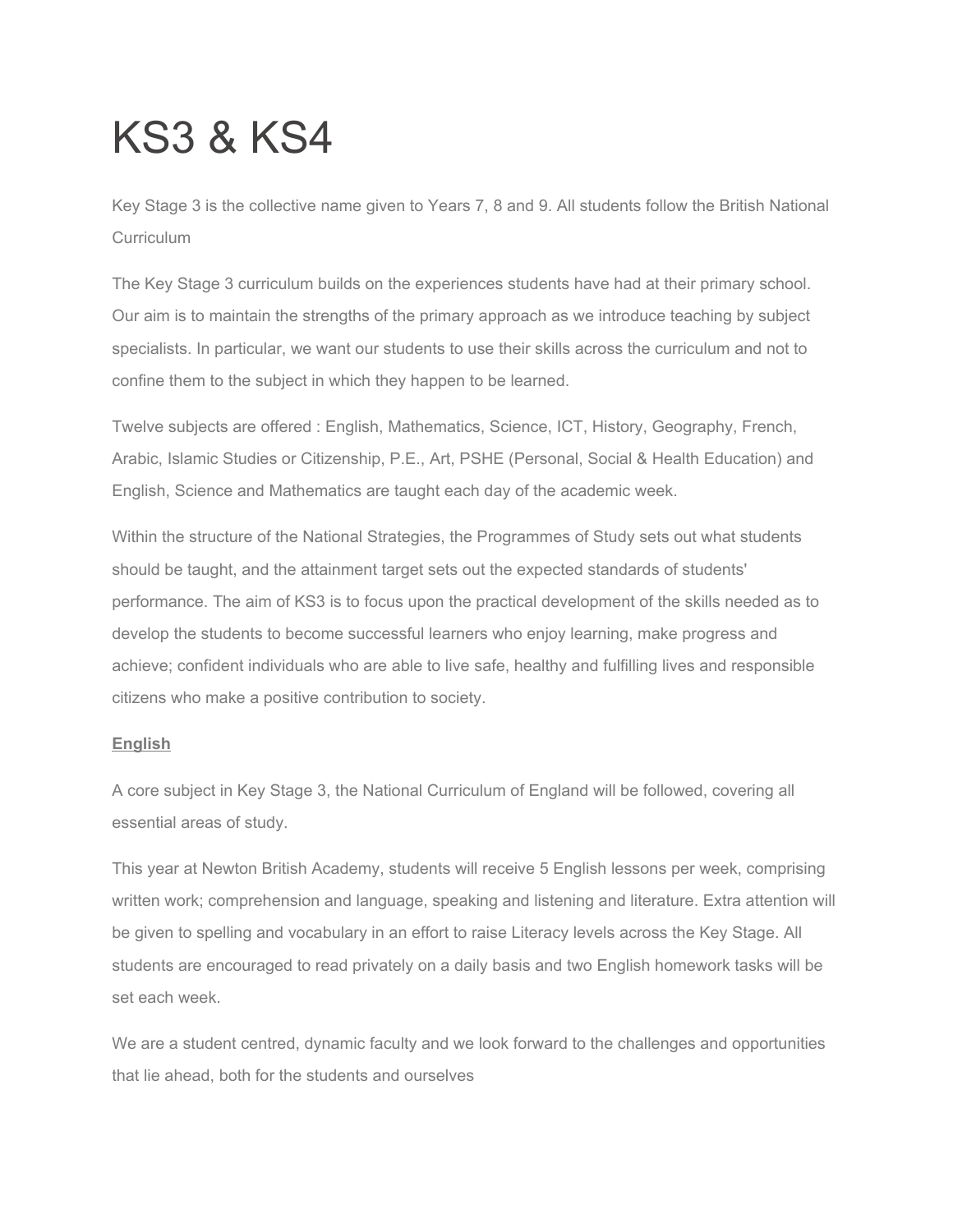## **Mathematics**

Years 7, 8 and 9 are following the National Curriculum for England. Every week the students receive 5 lessons in mathematics, each being topic based. Class work is then consolidated by homework given twice a week to each student. Homework is an integral part of the course as it helps to highlight any problems the student may be experiencing and can be quickly rectified. A class test is given at the end of each topic.

The topics come under the headings of Number, Algebra, Shape, Space & Measure and Handling Data all of which are examined at the end of each calendar year and end of school year. We also participate in a Mathematics Challenge and Mathematics Quizzes which the students thoroughly enjoy.

By the end of Year 9 students should be able to accurately apply mathematics in the classroom, communicate mathematics effectively and use mathematics tools and methods preparing them for entry into KS4 in Year 10.

#### **Science**

The Key Stage 3 Science offers opportunities for students to enjoy and experience a broad, well rounded introduction to Science. The course is split into discrete units of Biology, Chemistry and Physics spaced throughout the year. These are arranged specific topics which will then build into the contents taught at International GCSE.

#### **Students will :**

Build in their Scientific knowledge and understanding from Key Stage 2 and make connections between different areas of Science

Use Scientific ideas and models to explain phenomena and events

Understand a range of familiar applications of Science

Think about the advantages and drawbacks of Scientific and technological developments for the environment and in other contexts, considering the reasons for different opinions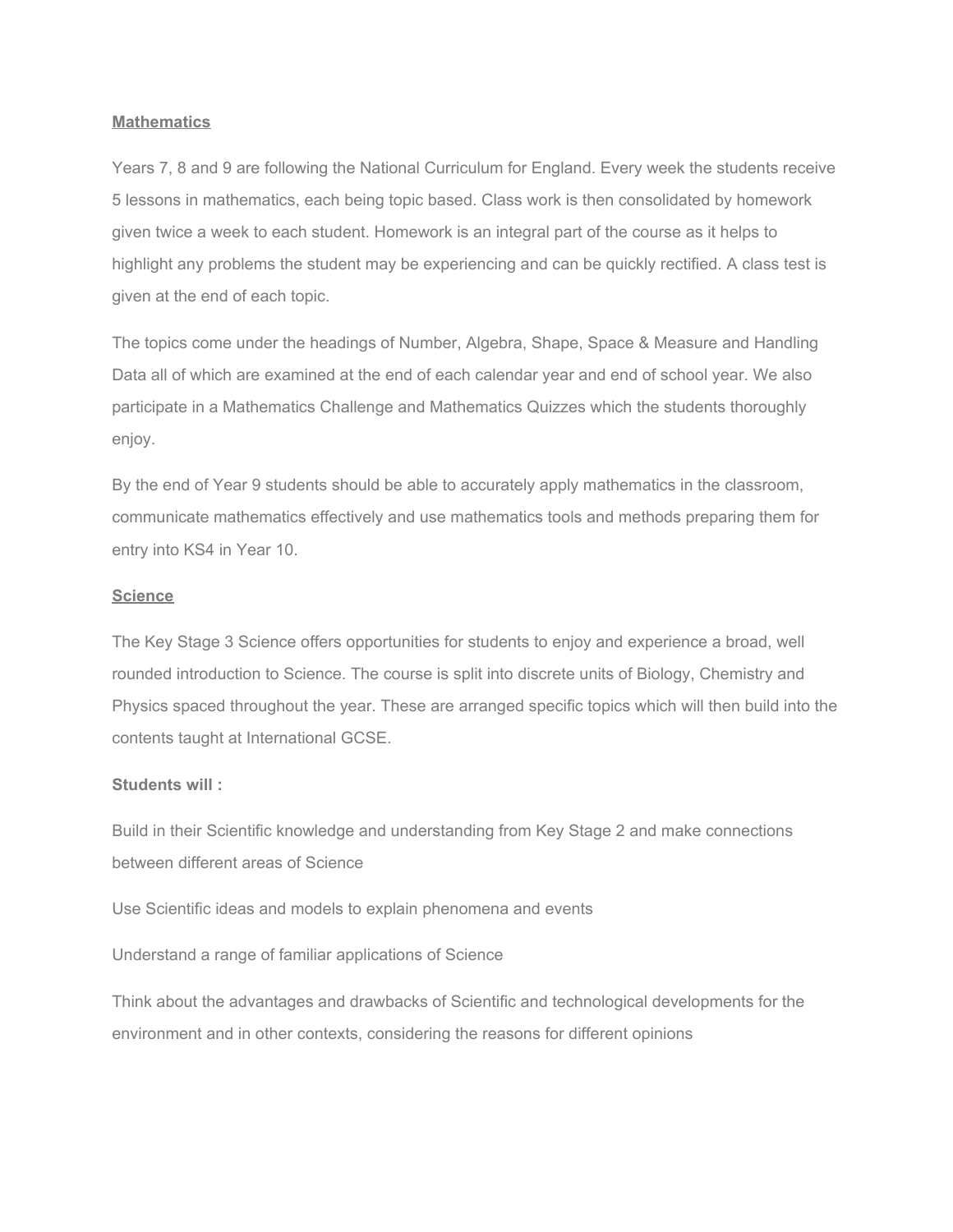Carry out investigations of different types, on their own and in groups, making use of reference sources and evaluate their work.

Communicate what they did and its significance

Learn how Scientists work and the importance of experimental evidence in supporting Scientific ideas.

The Science Department look forward to welcoming all students this academic year and we want them to share our goal of continued excellence and progression.

## **History**

The teaching of History follows the National Curriculum of England and Wales. The development of society is studied via the role of explorers, writers, composers, artists, soldiers and politicians, amongst others. However, as of this year, each year group has included a unit on the **History of Qatar** which is taught as a discrete lesson.

Topics take a thematic approach, helping students to see links between topics, spot changes, and note continuity over time. Students are taught the importance and relevance of the more significant periods. Students will have 3 lessons per week and will be expected to complete one hour of homework as well.

History has always been regarded as an ideal training for the brain. Students are taught methods and processes which make them best suited for jobs as varied as lawyers, politicians, soldiers and journalists.

## **Geography**

The teaching of Geography in Key Stage 3 follows the National Curriculum of England is a subject that stimulates an interest in and a sense of wonder about places. It helps young people make sense of a complex and changing world. Geographical issues are examined in local, regional and global scales, and students have opportunities to investigate a variety of themes.

Topics such as physical landscapes and mapping are studied in Year 7, population and weather in Year 8, while earth forces and resources are taken in Year 9.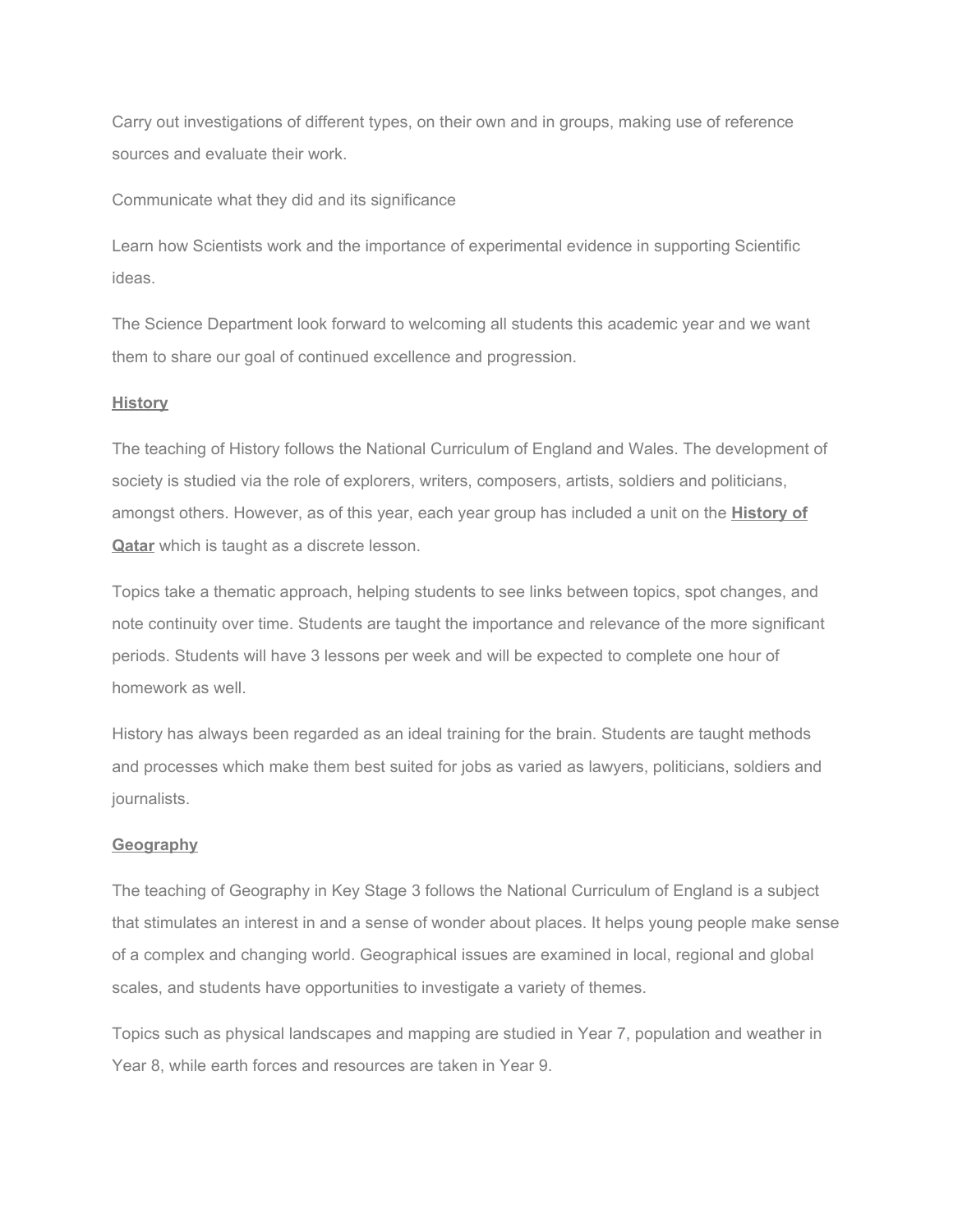In addition to classroom teaching students are encouraged to carry out individual research, and there will be fieldwork activities done outside of the classroom.There are 2 classroom lessons each week and students will be expected to complete one homework assignment each week.

#### **Arabic**

In KS3, all students are taught Arabic and homework is handed on a regular basis. There are two classes of Arabic: First Language Arabic and Second Language Arabic. In First Language Arabic students are taught grammar rules, reading comprehension and composition. The books used for this subject are provided by the government. In Second Language Arabic students are taught spelling, speaking and writing skills.

Excursions are organised in KS3 to Souq Waqif to promote the Arab culture and enhance their descriptive abilities.

## **French**

In KS3, all students are taught French twice a week and homework is usually set once a week to reinforce what has been taught in class previously. The lessons are mainly taught in the target language for the learners to adapt and get more familiar with the French sounds. Students are assessed in four skills: listening, speaking, writing and reading. Students are encouraged to work in groups as it is an important tool for the future. The coursebook used in KS3 is "Equipe Nouvelle" and students are taught different topics every term, however students will also be working on projects.

Excursions and Trips will be organised in KS3 as to promote the French culture and give students the opportunity to practice their oral skills.

#### **Computer Science**

The course followed is based on the National Curriculum of England. Students will have the opportunity to learn about different devices; the effects of ICT in society; they will use the Internet & Web design packages, Microsoft Office, Network topology and computer graphics.

Upon completion of this course, KS-4 students will be able to further pursue this course at IGCSE level and continue studying Computer Science in KS5 at AS & A levels. This will enable them to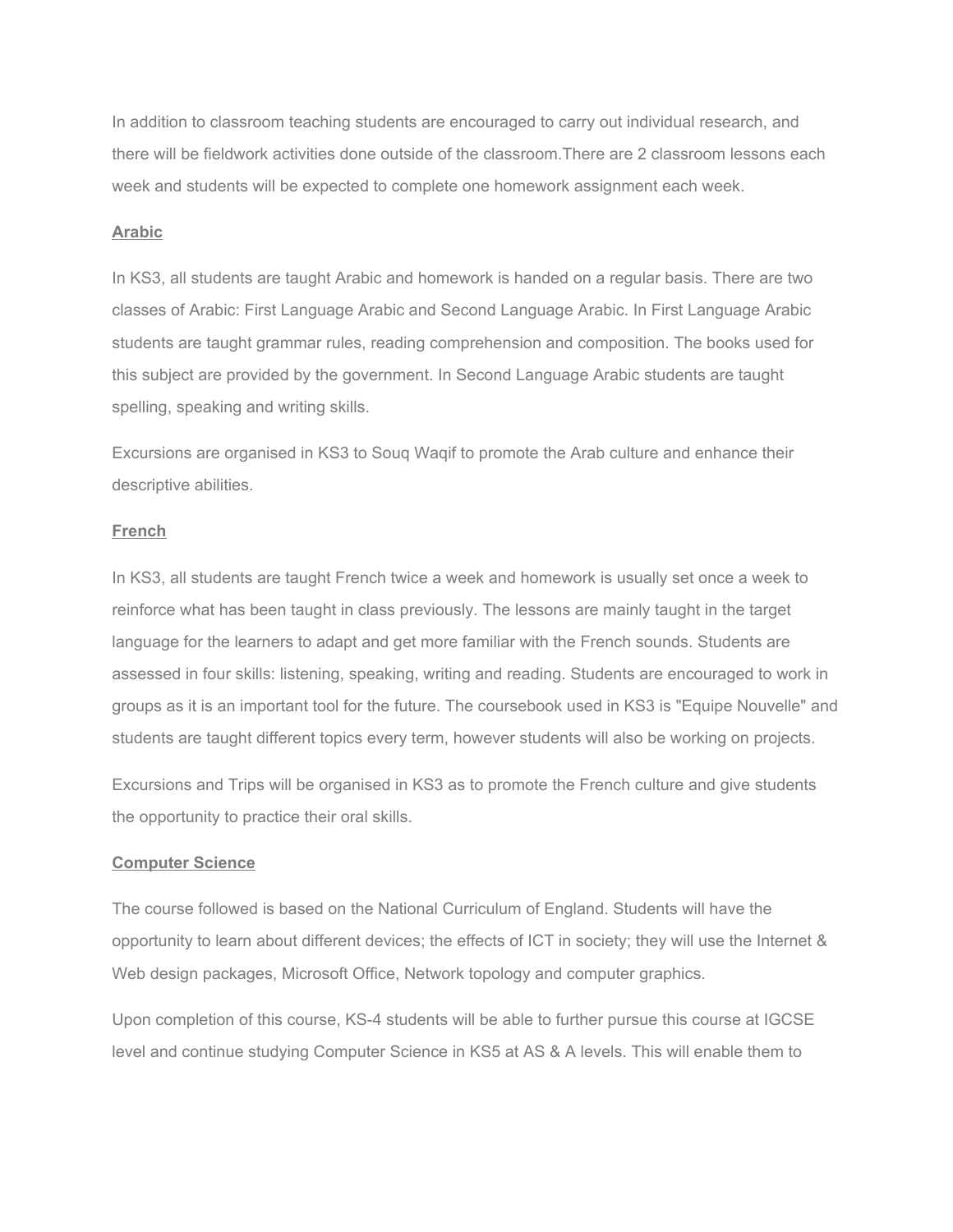have job opportunities in System Analysis, Web Designer, Programmer, System maintenance, IT Technician, Software Developer etc.

## **Art and Design**

The programs of study in Art and Design; knowledge, skills and understanding set out what students should be taught and provide the basis for schemes of work.

Teaching should ensure that investigating and making includes exploring and developing ideas and evaluating and developing work. Knowledge and understanding should inform this process

Art and Design covers such topics as: drawing, painting, 3-D construction, design, collage and printmaking. Students take two lessons of Art and Design a week and develop their creativity and imagination through skills and extend their knowledge and experience of materials, processes and practices.

Homework is mandatory and an important process of Art and Design. Out of school trips are organized to support and enhance learning in a given topic.

## **P.E.**

The P.E department follows the National Curriculum for England, therefore all students will take part in 2 PE lessons per week. Practical lessons are split into three main parts. Each lesson begins with a warm up and stretch for all students, followed by the lesson objectives. The students then are led through practical demonstrations of specific skills relating to the sport and are then given a chance to put the practical demonstrations into play during a game situation.

At present the students take part in a wide range of ball games such as Football, Rugby, Basketball, Volleyball, Uni-hockey Handball and Badminton, Fitness lessons that include swimming, gymnastics and athletics take place during practical PE lessons. In order to promote a healthy active lifestyle and increase the fitness of all our students, there will be no theoretical lessons in KS3. However students will be informed about the functions and structure of the muscles and the skeleton as well as the benefits of healthy eating and regular exercise.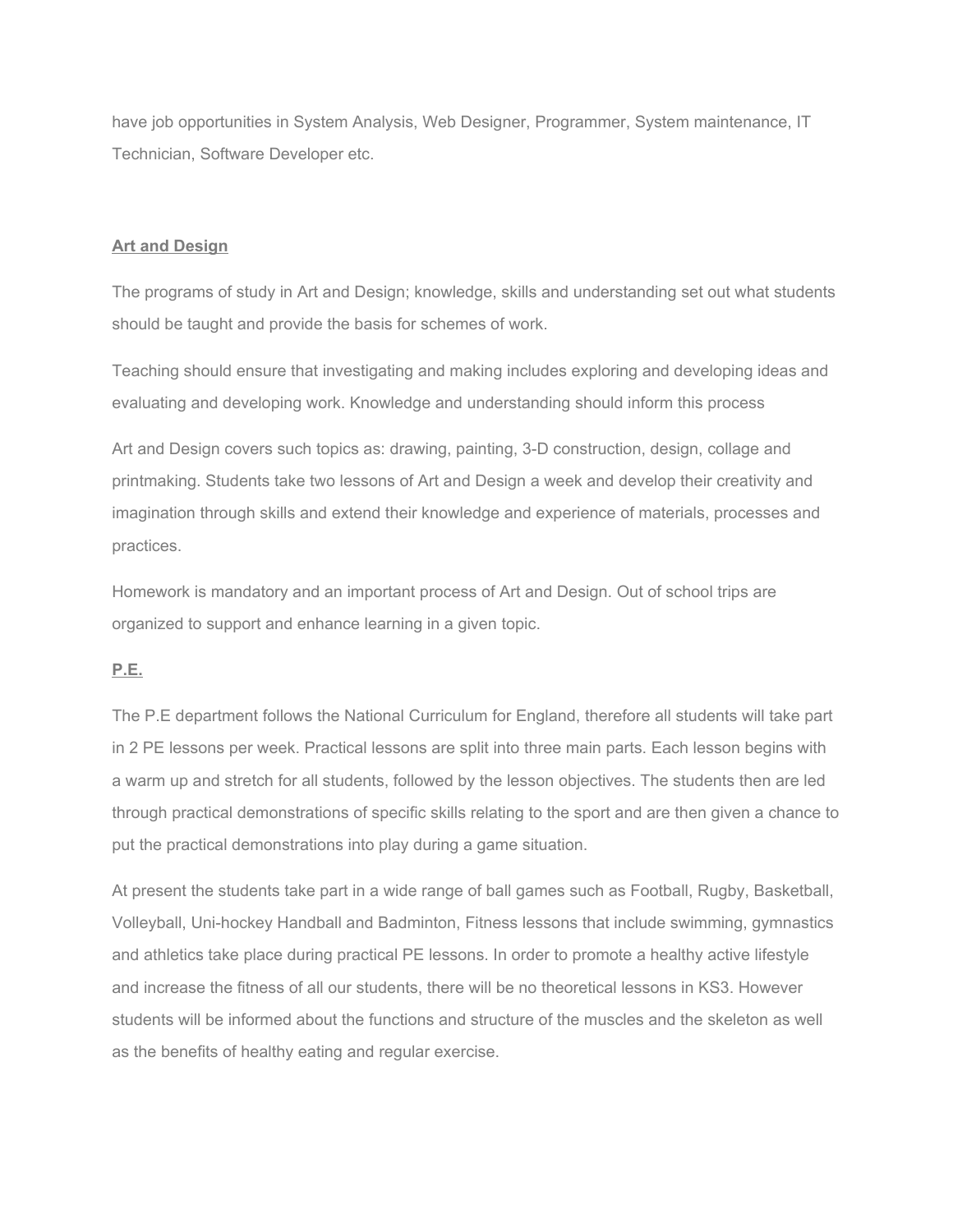All students in secondary school have the opportunity to take part in sports within the ECA (Extra Curricular Activities) programme after school throughout all three terms. Students will also be chosen to represent Newton School in sporting competitions throughout Qatar involving a number of different schools.

Recent competitions have included

Under 13 & 14 boys and girls basketball

Under 13, 14 & 16 boys football

Under 12 & 14 girls football

Table tennis

**Athletics** 

## **Islamic Studies**

Islamic Studies in Secondary is taught once a week for Muslims students. Homework is given once a week. Islamic Studies is provided only for Arabic students. The books used for this subject are provided by the government. Students learn skills such as: listening and understanding the Qu'ran and on how to lead a good life as a Muslim.

An excursion will be organised to the Islamic Centre and to the Islamic Museum to explore and understand the Arab heritage.

## **Citizenship**

Non-Muslim students in Years 7-9 take one period of Citizenship every week. Citizenship is an important part of the National Curriculum as it equips young people with the knowledge, skills and understanding to play an effective part in public life.

The subject encourages students to take an interest in topical issues and to discuss/debate these interesting matters.

Throughout Key Stage 3 students will learn about rights and responsibilities, laws and justice, democracy and respect for different cultures and beliefs, as well as how to play an active role in their school and local communities.